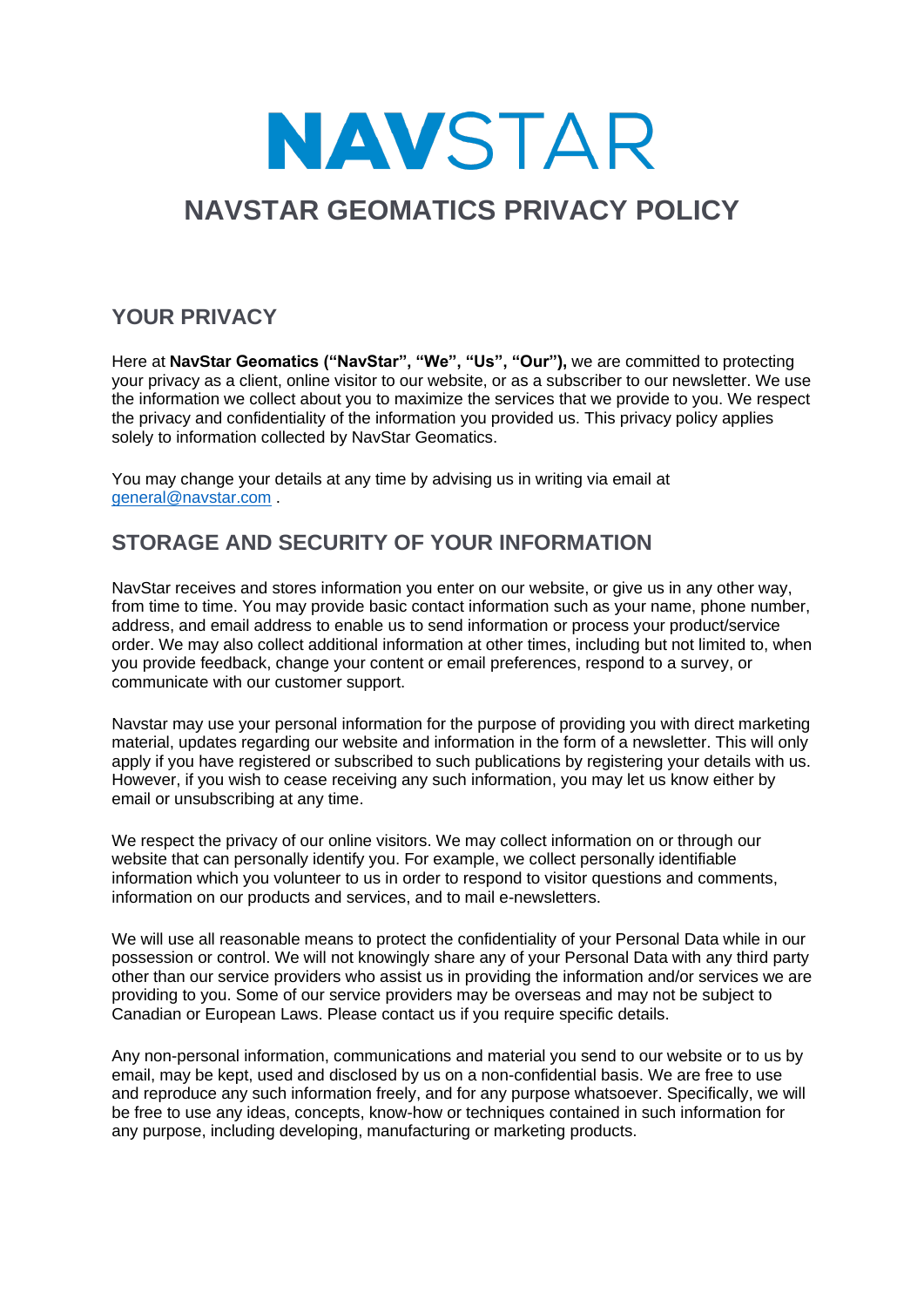All information we receive from our customers is protected by our secure server and is shielded against unauthorized use or access. We keep up-to-date on our security measures in light of current technologies.

#### **COOKIES**

A cookie is a small file placed in your web browser that collects information about your web browsing behaviour. Use of cookies allows a website to tailor its configuration to your needs and preferences. Cookies do not access information stored on your computer or any personal information (e.g. name, address, email address or telephone number). Most web browsers automatically accept cookies but you can choose to reject cookies by changing your browser settings. This may, however, prevent you from taking full advantage of our website.

#### **Third-Party Cookies**

The use of cookies by our partners, affiliates, and service providers is not covered by our Privacy Policy. We do not have access or control over these cookies. Our partners, affiliates, and service providers may use cookies to improve your Web Site experience.

#### **DISCLOSURE OF YOUR INFORMATION**

We may from time to time need to disclose certain information which may include your Personal Data to comply with a legal requirement such as a law, regulation, court order, subpoena, warrant, legal proceeding, or in response to a law enforcement agency request. Also, we may use your Personal Data to protect the rights, property or safety of NavStar, our employees, or our customers.

#### **THIRD PARTIES**

We do not and will not sell your Personal Information. Details are only supplied to a third-party supplier when it is required by law, for goods or services which you have purchased, or to protect our copyright, trademarks and other legal rights.

#### **LINKS**

Our website may contain links to other websites. These links are meant for your convenience only. Links to third party websites do not constitute sponsorship or endorsement or approval of these websites. Please be aware that we are not responsible for the privacy practices of such other websites. We encourage our users to be aware, when they leave our website, to read the privacy statements of each and every website that collects personally identifiable information.

#### **YOUR RIGHTS**

You are entitled to know what Personal Data we process about you. You have a right to access that information by requesting the information from our privacy officers. You may request deletion of your personal data at any time, but this could result in NavStar not being able to fulfil its commitments to you. NavStar may, at its discretion, not comply with a request for deletion and would provide reasons denying the request. Only the information deemed absolutely required, would be retained, and placed on a "do not contact" list.